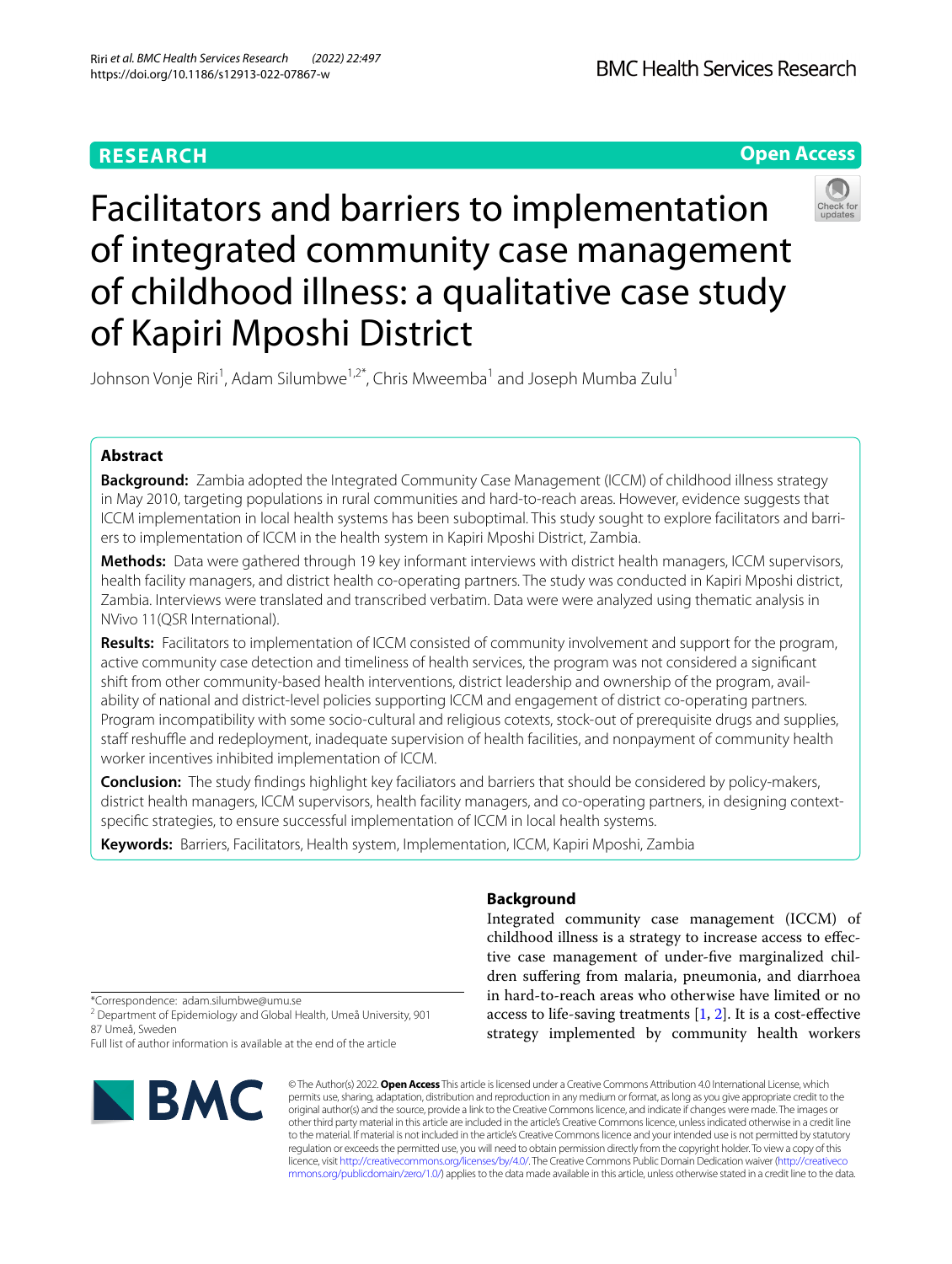(CHWs) who are selected from their respective communities, trained in diagnosis and treatment of childhood illnesses and in identifying children in need of immediate referral  $[3-5]$  $[3-5]$ . The World Health Organization (WHO) and the United Nations Children's Fund (UNICEF) recommend ICCM as a key public health strategy to increase coverage of high-quality life-saving treatment services for children, especially in malaria-endemic countries [[4\]](#page-9-4).

Since its introduction, ICCM has been widely adopted by many countries particularly in sub-Saharan Africa where there is documentation of its contribution to improved child health outcomes [\[4](#page-9-4), [6](#page-9-5)]. However, evidence suggests that even with these positive child health outcomes, ICCM implementation in local health systems has not been optimal over the years [\[6](#page-9-5)[–8](#page-9-6)]. Programatic experiences show that ICCM implementation is not easy, considering human and fnancial resource constraints, high levels of poverty, low literacy, poor infrastructure, weak health systems, and numerous other challenges facing healthcare systems in many countries where it's been adopted [\[5](#page-9-3), [9,](#page-9-7) [10](#page-9-8)].

A limited number of countries are implementing the ICCM strategy at scale and those that have scaled it up, struggle to maintain an acceptable level of service quality [[5](#page-9-3), [11,](#page-9-9) [12](#page-9-10)]. Most countries still rely on donor support to fund their ICCM programs, which often limits implementation coverage  $[3]$  $[3]$ . The ICCM activities are implemented only as and when there is funding for key activities during a given period. Furthermore, support for ICCM varies across diferent Ministry of Health (MoH) technical units depending on where the responsibility of a particular component of ICCM is assigned. For example, where malaria control programs are wellfunded and distinct from ICCM, there are greater obstacles to implementation as malaria control programs provide little incentives to participate in ICCM program activities [\[5](#page-9-3), [7\]](#page-9-11).

Attaining the full benefts of ICCM requires that it be successfully implemented within the local health systems at all levels, with high-level of political commitment and broad-based community support to ensure sustainability [\[4](#page-9-4)]. Limited implementation of the ICCM program into health system inhibits the programs' ability to achieve the intended goals and expected outcomes. Issues around coordination of ICCM activities within the MoH and other Ministries are particularly problematic, which also hampers implementation. While the MoH may sometimes engage other ministries, the Ministries of Finance are not always involved in ICCM policy discus-sions in many sub-Saharan African countries [[7\]](#page-9-11). These challenges contribute to limited fnancing for ICCM program support in the national healthcare planning and resource allocation systems, which negatively impacts CHWs' incentives as well as supply and demand elements, including quality of care [[5,](#page-9-3) [13](#page-9-12)].

In May 2010, Zambia adopted the ICCM strategy and the implementation of ICCM in Zambia remains a challenge to date  $[3, 14]$  $[3, 14]$  $[3, 14]$  $[3, 14]$  $[3, 14]$ . Studies in Zambia have largely focused on the management of fever due to malaria and pneumonia [\[15](#page-9-14)], management of malaria using artemisinin-based combination therapy (ACT) and rapid diagnostic tests (RDT) [\[16](#page-9-15)], quality and safety of ICCM [[17\]](#page-9-16) and the relative cost-and-effectiveness of treating uncomplicated malaria [[18\]](#page-9-17). Nonetheless, limited studies have explored the implementation of ICCM into the health system in Zambia. This study fills this gap by exploring facilitators and barriers to implementation of ICCM in the health system in Kapiri Mposhi District, Zambia.

# **Materials and methods**

# **Zambian health system context**

In 2018, the under-5 mortality rate in Zambia was 61 deaths per 1000 live births [\[19](#page-9-18)]. Zambia has wide geographical variations in under-fve health indicators, with rural districts having the highest burden of under-fve morbidity and mortality rates [[3\]](#page-9-2). Distance to health facilities and shortage of health workers, especially in rural areas, continue to hinder accessibility to facilitybased treatment for childhood illness [[3\]](#page-9-2). Only 50% of the population in rural areas is within fve kilometers of a health facility  $[20]$  $[20]$  $[20]$ . Zambia continues to experience shortages of health workers, skills-mix challenges and inequities in the distribution of health workers, which is skewed towards urban areas [\[21\]](#page-9-20).

The ICCM package includes diagnosis and treatment of malaria, pneumonia, diarrhea, and screening and referral of malnutrition for under-fve children [\[3](#page-9-2), [14](#page-9-13), [22\]](#page-9-21). We focused on malaria, pneumonia and diarrhea, diseases that cause the majority of under-five deaths. The initial design of ICCM was passive case detection, targeting under-fve populations in rural communities and hardto-reach areas [\[3](#page-9-2)]. Rural/hard-to-reach are areas with limited socioeconomic facilities characterized by limited/ absence of infrastructure such as roads, health facilities, piped water and electricity[[23](#page-9-22)]. In light of malaria elimination, active case detection has become part of ICCM [[24,](#page-9-23) [25](#page-9-24)], taking both under-fves and adults, but we focused on the under-fve. ICCM of childhood illness is one of the key malaria elimination interventions under case management [[26\]](#page-9-25).

The coordination and supervision of ICCM is at national, provincial and district levels [\[3,](#page-9-2) [14](#page-9-13), [22\]](#page-9-21). ICCM is implemented by the Ministry of Health through mostly volunteer CHWs. In 2011, Zambia introduced a new cadre of paid CHWs, the Community Health Assistants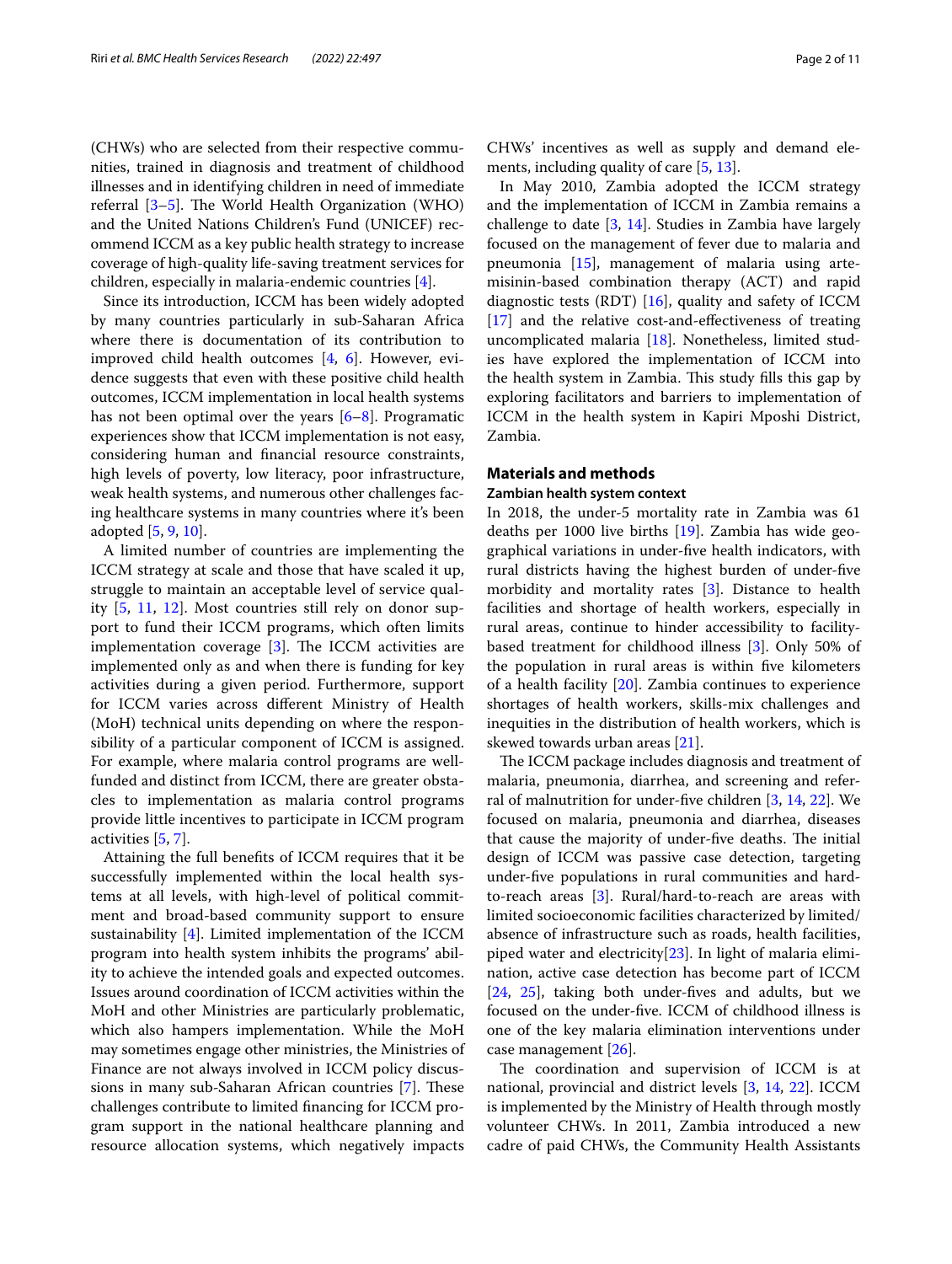# **Study design**

An exploratory qualitative case study design was employed because the implementation of ICCM into the health system has been under-researched, particularly in Zambia. The case study used an implementation research approach by involving key stakeholders responsible for child health and/or ICCM program design, planning, implementation, coordination, and monitoring &evaluation (M&E) in Kapiri Mposhi district.

# **Study site**

The study was conducted in the Kapiri Mposhi District, located in the Central Province of Zambia, about 185km north of the capital city, Lusaka. The projected population for Kapiri Mposhi in 2019 was 297,484 people [\[27](#page-9-26)], with 53,189 being children under 5 years of age. The district has a total of 37 health facilities, with 2 hospitals, 23 health centres, and 12 health posts. By the third week of February 2020, all the 35 primary healthcare facilities support ICCM implementation in their catchment areas. In addition, the deaths due to malaria, pneumonia, and diarrhoea in the study district were 105, 59, and 47 per 1000 live births [[28\]](#page-9-27).

# **Study population**

The study population were district health managers, ICCM supervisors, health facility managers, and district health co-operating partners, involved in child health and/or ICCM program design, planning, implementation, coordination, and M&E from October 2018 to February 2020 and were available and willing to participate in the study.

# **Sampling and recruitment of study participants**

Purposive sampling was used to select study participants because it allows for the identifcation and selection of information-rich respondents related to the phenomenon of interest, and has been widely used in qualitative research [\[29](#page-9-28)]. To ensure adequate information on the barriers and facilitators to ICCM implementation in the health system, there is a need to target respondents with knowledge and experience in child health and/or ICCM program design, planning, implementation, coordination, and M&E. Purposive sampling, therefore, helped to identify information-rich district health managers, ICCM supervisors, health facility managers, and district health co-operating partners to explore barriers and facilitators to ICCM implementation in the district health system in

Kapiri Mposhi district. Although purposive, participant recruitment was participatory by engaging the services of the District Health Officer (DHO) and district malaria focal point person, in recruiting study participants.

# **Data collection**

A total of 19 key informant interviews (KIIs) were conducted. Of these, 12 were male and seven were female respondents. Ten were district health managers, four ICCM supervisors, four health facility managers, and one district health co-operating partner (Table  $1$ ). The first author, who received postgraduate training in qualitative research conducted the interviews. Three experienced supervisors (AS, JMZ, and CM) in conducting various forms of qualitative research work and program evaluations provided supervision and support during data collection. The interviews were conducted in English, using an interview guide adapted from UNICEF's case study on integrating childhood TB into maternal child health, HIV, and nutrition services [\[30\]](#page-9-29). It was pre-tested and further aligned before data collection. All interviews were audio-recorded.

# **Data management and analysis**

The first author transcribed verbatim into Word documents all interview audios. The analysis started with familiarization of the data gained through reading and rereading the transcripts and noting down initial ideas for analysis in an excel sheet. The thematic analysis approach "a method for identifying, analyzing, and reporting patterns (themes) within data," was used  $[31]$  $[31]$ . Formatted transcribed were imported into NVivo 11 (QSR International) to aid storage, further organization, searching, and coding, to conduct an iterative analytical-qualitative analysis of transcripts. The coding process started by auto-sorting, then queried for word frequency and text search. The coded data were developed and shared with superviors (AS, JMZ, and CM) for their independent reviews. Once there was consensus on the coding structure and common views on the main themes and subthemes, the code reports were generated. This was an

## <span id="page-2-0"></span>**Table 1** Key informant interviews

| The participant categories            | Sex      |        | Number of  |
|---------------------------------------|----------|--------|------------|
|                                       | Male     | Female | interviews |
| District health managers              | 9        |        | 10         |
| <b>ICCM</b> supervisors               | 2        | 2      | 4          |
| Health facility managers              | $^{(1)}$ | 4      | 4          |
| District health co-operating partners |          | 0      |            |
| <b>Total numbers of Kils</b>          | 12       |        | 19         |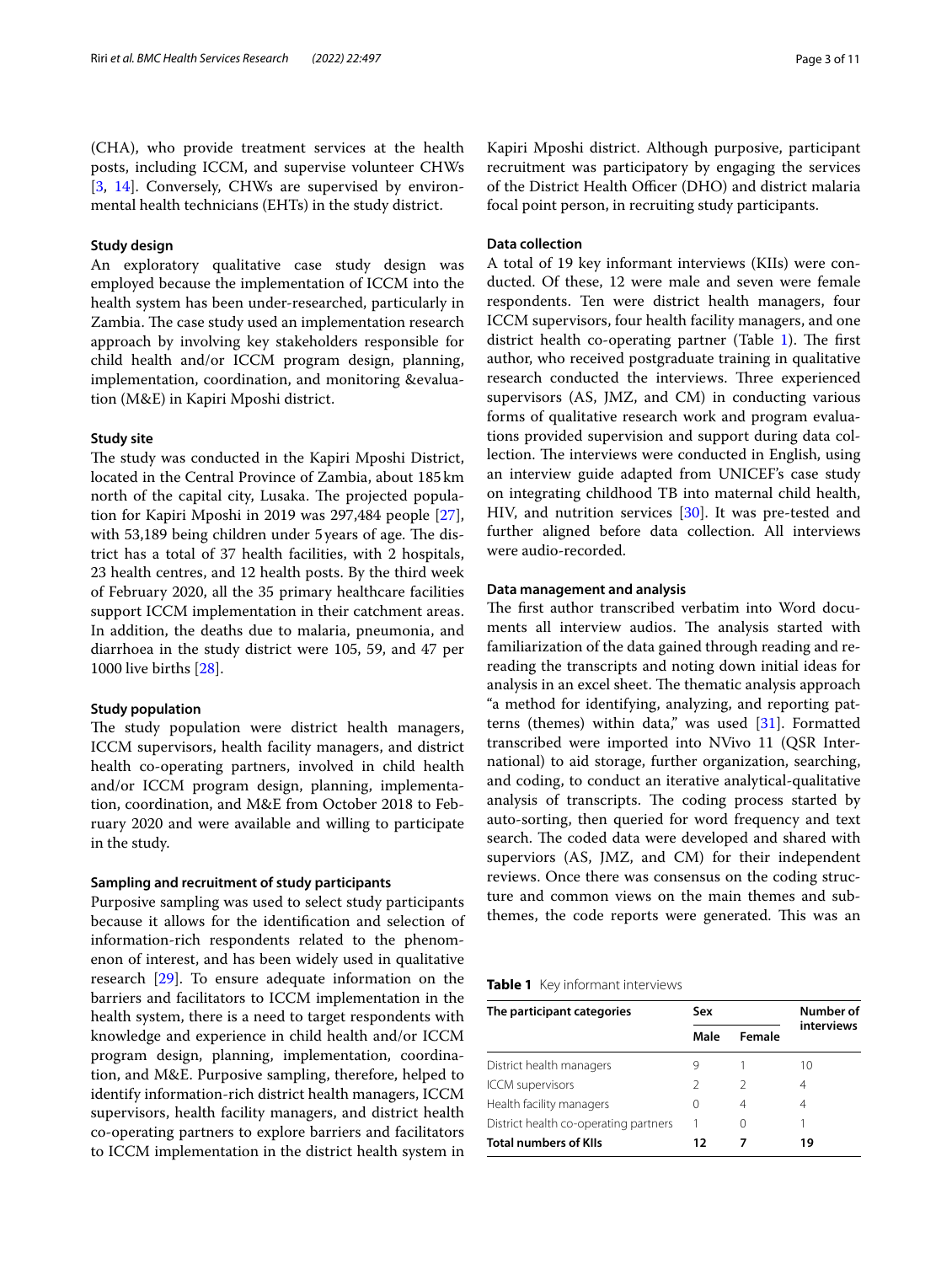iterative analytical process involving moving back and forth between data sources, codes, themes, and the study objectives. We defned barriers and facilitators as any factors that hindered or promoted ICCM implemention into the critical functions of health systems - governance, fnancing, planning, service delivery, M&E, and demand generation.

# **Ethical considerations**

Ethical clearances to conduct the study were obtained from the University of Zambia Biomedical Research Ethics Committee (UNZABREC) [IRB 00001131 of IORG 0000774, reference number 225-2019], while permission was sought from the National Health Research Authority (NHRA), Zambia. The Central Provincial Health Office (CPHO) and Kapiri Mposhi DHO provided additional authorization. Written informed consent was sought from all the participants before data collection. All procedures were performed in accordance with relevant guidelines.

# **Results**

This section presents the key findings from the analysis of barriers and facilitators to ICCM implementation in the district health system in Kapiri Mposhi district. Below is the fnal code-list that provided the basis for a structured data analysis (Table [2](#page-3-0)).

# **Facilitators to ICCM implementation in the district health system** *Community‑level factors*

*Community involvement and support for ICCM* The study participants indicated that CHWs, volunteers, political and traditional leaders, church representatives were involved in the ICCM program planning and implementation. These stakeholders participated in identifying and prioritizing comunity health needs, with the support and guidance of catchment health facilities. The church representatives, political and traditional leaders were stated to be the gateway to the communities and the health systems. Their acceptance and approval was an important factor to provide services to their subjects. This involvement not only ensured ICCM activity was included in the district-level action plan, but also encouraged community acceptance of the ICCM program.

*"Once you involved the head's men, it's very easy to convince the community because they live within the same premises with the headmen..." [Partici‑ pant\_007; ICCM supervisor]*

*"…during facility planning, facilities engage com‑ munities, volunteers, political leaders (Ward Coun‑ cilors), and church representatives to highlight their needs which are then prioritized. If ICCM is identi‑ fed as a priority, it would receive some funding allo‑ cation." [Participant\_018; District health manager]*

The community-based health structures, in particular, neighbourhood health committees (NHCs) and community health assistants (CHAs), positively facilitated ICCM implementation in the health system. These community structures played an important role in planning for ICCM and other health needs, including mobilization and selection of CHWs as well as building the trust and confdence of the communities in ICCM.

*"Te participation from other community groups has been very good, you can talk of the NHCs, and these people are involved right from the start from* 

<span id="page-3-0"></span>**Table 2** Qualitative data analysis code-list

| <b>Main theme</b>                                                 | Sub-theme                                                                                                                                                                                                                                                                                                                                                                       |
|-------------------------------------------------------------------|---------------------------------------------------------------------------------------------------------------------------------------------------------------------------------------------------------------------------------------------------------------------------------------------------------------------------------------------------------------------------------|
| Facilitators to ICCM implementation in the district health system | 1. Community-level factors<br>• Community involvement and support<br>• Active community case detection and timeliness of health services<br>• Program not a significant shift from other community-based health interventions                                                                                                                                                   |
|                                                                   | 2. Leadership and stewardship<br>• District leadership and ownership of the program<br>• Availability of national and district-level documents supporting ICCM<br>• Engagement of district health co-operating partners                                                                                                                                                         |
| Barriers to ICCM implementation in the district health system     | 3. Intervention related factors<br>. Program incompatibility with socio-cultural and religious beliefs<br>4. Commodities and supply chain<br>• Stock out of prerequisite drugs and supplies<br>5. Human resource for health management-related factors<br>• Staff reshuffle and redeployment<br>· Inadequate supervision of health facilities<br>• Nonpayment of CHW incentives |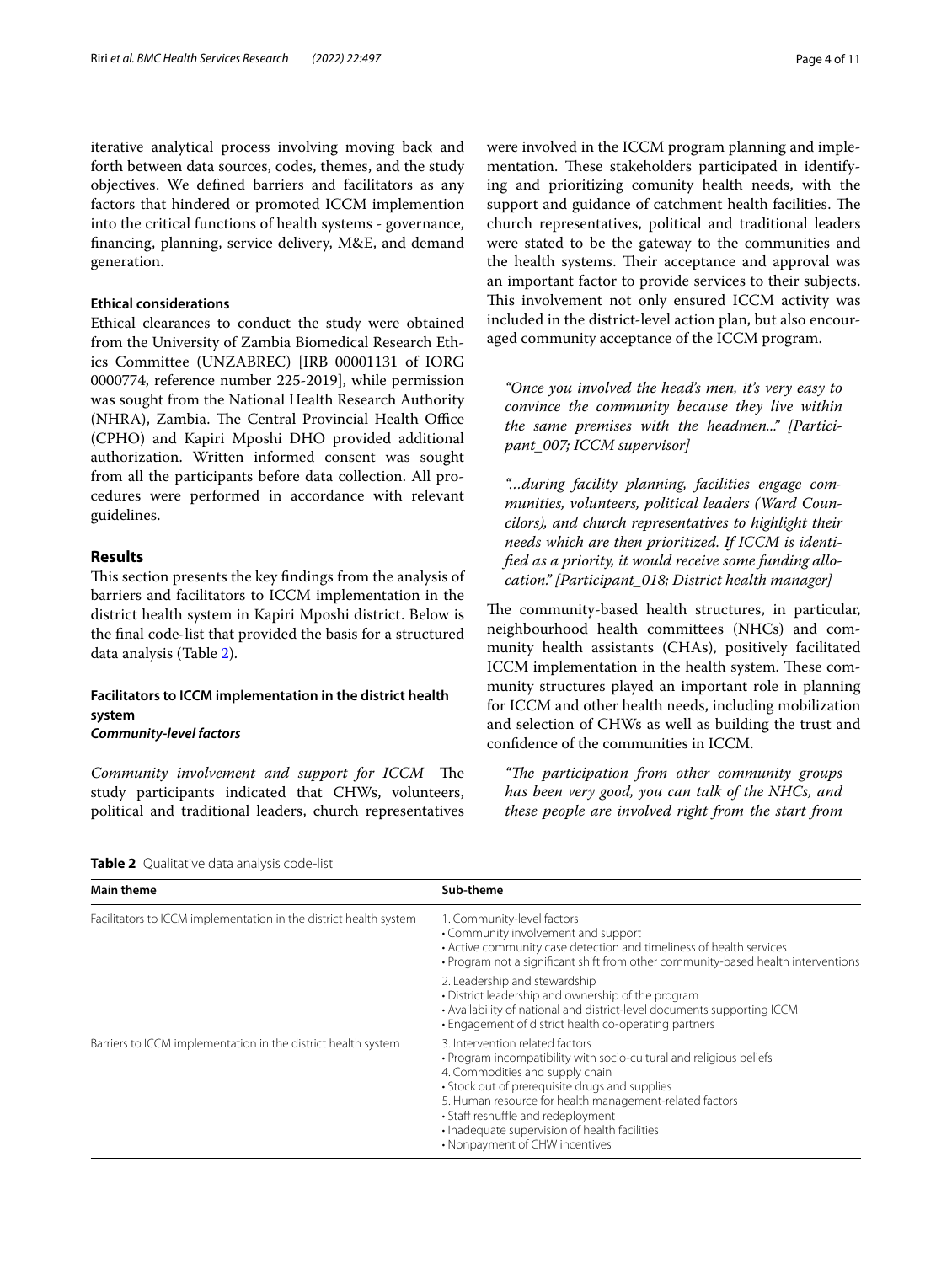*the time a volunteer is chosen to go for the training under ICCM…" [Participant\_015; ICCM supervisor]*

*Active community case detection and timeliness of health services* Study participants indicated that the ICCM program involved active community malaria case detection by trained CHWs, also referred to as indexing of cases. They narrated that CHWs identifed positive malaria cases from their catchment health facilities, tracked and followed them to their respective households. They tested every member of the household and treated positive cases, and thereafter extended to test every other household member in a radius of 140 m. The process is repeated for another 140m' radius for every positive malaria case detected and treated, which ensured those that are asymptomatic but have the malaria parasite are detected and treated right at the community level and within households.

*"…the approach is an active way of managing cases or following up of patients unlike the ancient way of waiting for patients to come, so as a patient gets pos‑ itive malaria, all the households members and the surrounding households are tested because of one case that has being reported at the clinic…" [Partici‑ pant\_001; District health management]*

The timeliness of health services within communities compared to the traditional health facilities, where one may end up spending the whole day with or without access to the much-needed treatment was valued by most respondents. Moreover, participants echoed that the community prefered easily accessible health services in terms of distance from their homes as well as those with acceptable and reasonable waiting times.

*"…I feel it will take a shorter time to manage these cases at a community level than at clinics because clients will not move long distances to get this ser‑ vice but the services will be on the doorsteps in their catchment area." [Participant\_012; District health manager]*

*"Te communities also fnd it easier to quickly access medication because it's closer to where they are, closer to the people and it fts into one of our mission of the ministry, taking health services closer so it is a good intervention." [Participant\_018; Dis‑ trict health manager]*

*Program not a signifcant shift from other commu‑ nity-based health interventions* The perception of the ICCM as not being a signifcant shift from other community-based health interventions in Kapiri Mposhi district, positively fostered ICCM implementation. The study participants reported that the ICCM program comprised the common features that characterize the community-based health workforce, especially involving community structures in selecting CHWs. Other similar requirements stated are being a resident in the community where one will work and work voluntarily.

*"…we already had people that were trained in com‑ munity health work, we used to call them commu‑ nity health workers, and they were trained to man‑ age all the conditions in the community as well as provide health messages to the community" [Partici‑ pant\_015; ICCM supervisor]*

# *Leadership and stewardship of ICCM*

*District leadership and ownership of the program* The study participants indicated that district health leadership right from the ICCM program inception to the planning through to execution, monitoring, and controlling, has been a proactive. They provided the required information and participated in the early process of the roll-out, in particular, sensitized the traditional leadership, guided the selection, training, and supervised the deployment of CHWs. It was reported that such leadership traits made the partnership between district health managers and other partners organizations in ICCM implementation complementary. This positively facilitated ICCM implementation in the district health system.

*"…as long as you communicate the management team is ready to pick up and support in terms of for example some information, weekly you can get that information and we have also seen in terms of reporting, the timeliness and accuracy issues have improved, this is because of the district leadership is owning the process… we are seeing the support even here [at training hall], we have four pieces of training and in each of the training, there is either one or two district managers, the district director was here [at training hall] and am sure he is still around but this is not the case in some districts, so that is one of the positive signs I have seen." [Participant\_010; District health co-operating partner]*

The existence of a district malaria elimination officer, positively fostered ICCM implementation, as he oversaw the coordination of ICCM activities in the district.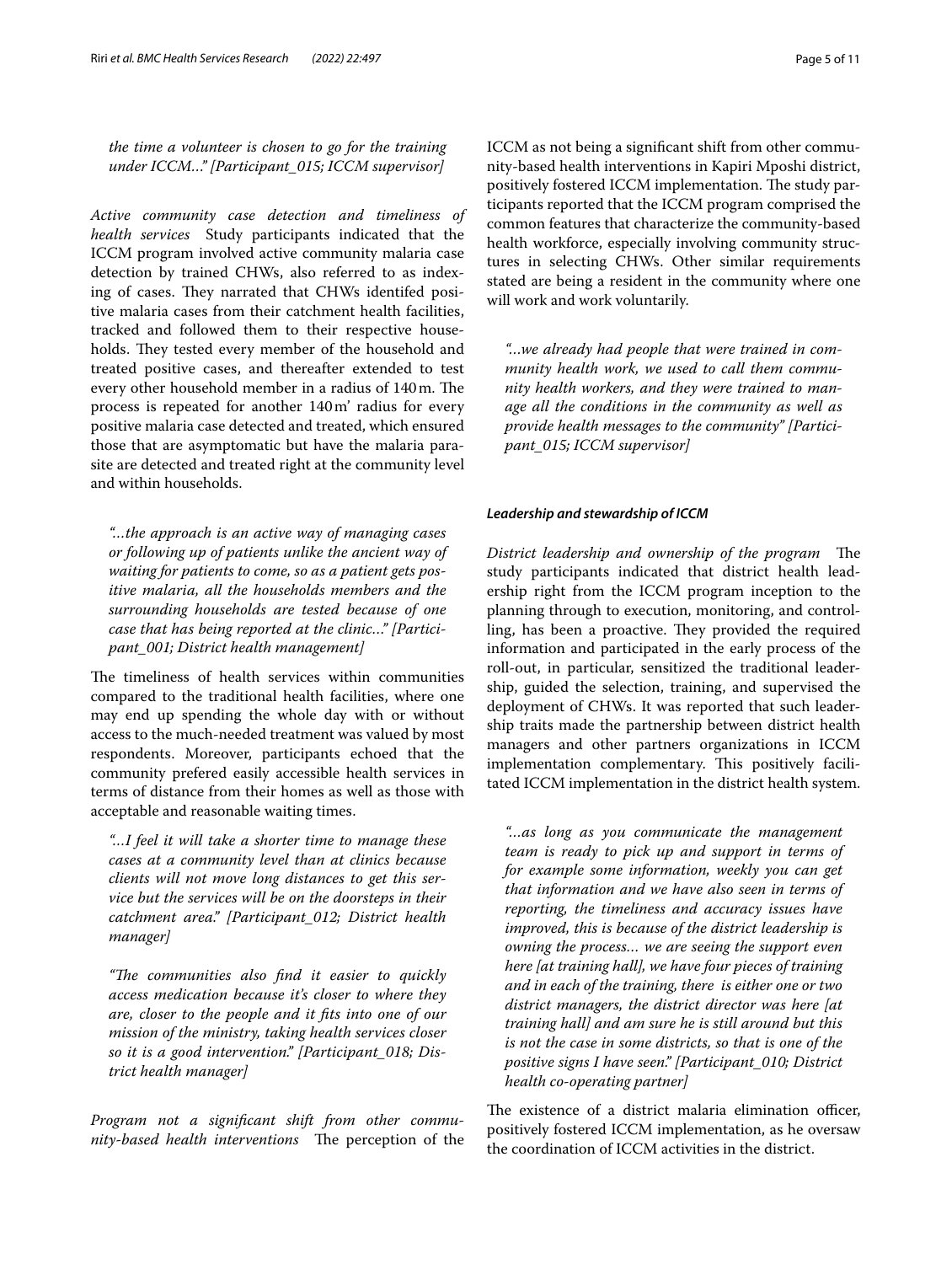"...we had a specific officer appointed to be in*charge of malaria who is now malaria elimination officer, so even that was a contributing factor there was no way we are going to leave this intervention aside when we have a designated officer with a funded position." [Participant\_009; District health manager]*

*Availability of national and district‑level documents supporting ICCM* Many respondents mentioned the national malaria strategic plan of 2017-2019, Malaria treatment guidelines, community health policy, RDT testing guidelines, NHCs guidelines, integrated management of childhood illnesses (IMCI), and the district action plans were critical for implementation of ICCM. These documents provided the necessary strategic program direction therefore facilitating ICCM implementation in the health system.

*"…the community health policy we have" [Partici‑ pant\_014; Health facility manager]*

*"…yes, for example, the ICCM has a manual that's what we are using…" [Participant\_010; District health co-operating partner]*

*Engagement of district health co-operating partners* The study participants indicated that the engagement of district health co-operating partners especially the Churches Health Association of Zambia (CHAZ) and John Snow Inc. (JSI), positively fostered ICCM implementation. The CHAZ financed all ICCM training requirements of CHWs, district health managers, ICCM supervisors, and health facility managers, provided technical assistance and guidance in the initial stages of implementation, while JSI supported the transport and other logistical aspects. Participants narrated that without this support, the district was unable to implement ICCM.

*"Partners such as CHAZ have been supporting us in terms of training the community-based volunteers [CBVs], even in the going training. Then of course partners such as JSI Save and JSI Discover health projects equally come in to help in terms of transport and other logistics indeed." [Participant\_017; Dis‑ trict health manager]*

*"…as a district or an institution on your own you may not manage it, so you need to lobe for support from co-operating partners such as CHAZ." [Partici‑ pant\_005; District health manager*

**Barriers to implementation of ICCM in the district health system** *Intervention related factors*

*Program incompatibility with socio‑cultural and religious beliefs* The study participants reported that program incompatibilities with socio-cultural and religious beliefs negatively fostered ICCM implementation. The sociocultural myths and misconceptions about blood withdrawal during active community malaria case fndings presented cultural concerns to some communities, and this limited the acceptance of the ICCM program. The concerns were even more alarming when sampled blood was not used in the presence of the blood donor, family members, and/or community members, leaving room for them to associate blood withdrawal with *"satanic"* and/or *"ritual"* purposes.

*"You know, culturally, people become skeptical when it comes to issues that pertain to blood, but then the main issue is that if you get blood from someone and you take and go with it, then they remain thinking that this could be Satanist or I don't know what they [CHWs] will do with my blood and the like, even when you have explained something related to health." [Participant\_002; District health manager]*

Some religious beliefs were stated as a barrier to ICCM implementation, as they forbade their church members from accepting or using any form of healthcare service, including ICCM. The case, in particular, was the Zion religion who believed in divine healing, by emphasizing that their members pray to God or have their pastors pray for them whenever sick.

*"Te community has accepted it [ICCM], unless those people, those who go to that church of the Zion don't go to the clinic, including ICCM; when they are sick, they go to their pastor to pray for them, they come to the clinic when they are in worse condition" [Participant\_014; Health facility manager]*

# *Commodities and supply chain*

*Stock‑out of prerequisite drugs and supplies* Persistent stock-outs of prerequisite ICCM drugs and supplies, especially amoxicillin for treating pneumonia, zinc sulfate tablets, and oral rehydration salts (ORS) for treating diarrhoea negatively afected implementation of the ICCM intervention, as community members had to travel long distances to the health facilities to access these treatments. Relatedly, the stock-outs of RDTs and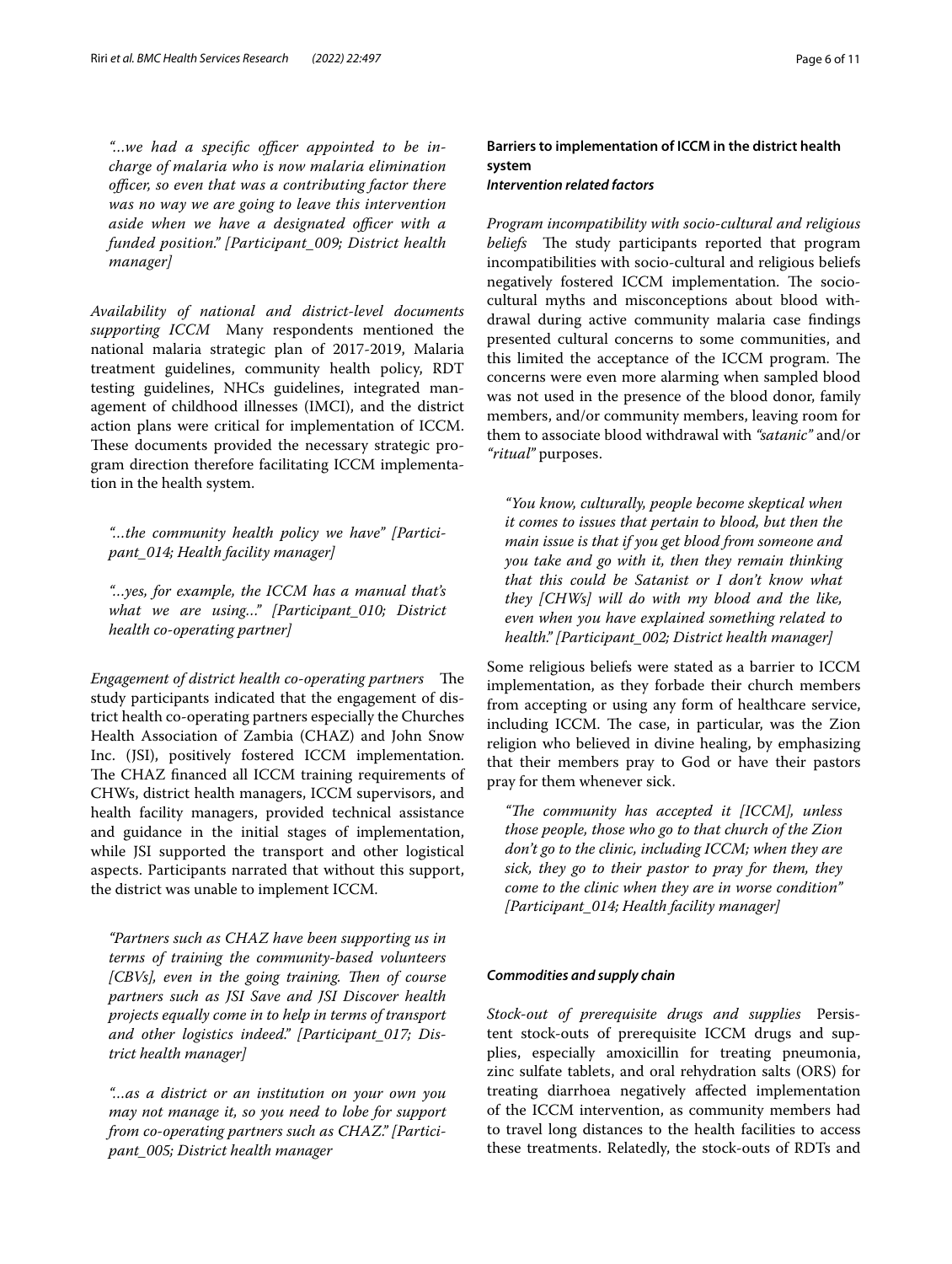gloves also afected the communities' trust and confdence in the ICCM program and made implementation a challenge.

*"…when you look at the treatments for diarrhoea, pneumonia it's not happening because the drugs are out of stock so, you fnd that when you talk of the community they are only treating malaria then this other illness they have to come here [health facility]." [Participant\_008; ICCM supervisor]*

*"Yes like as of now there is no RDT, we don't even know when it will come when they [CHWs] will start again going in the feld or maybe it's the end of them[CHWs] going in the community." [Partici‑ pant\_014; Health facility manager]*

## *Human resource for health management‑related factors*

*Staff reshuffle and redeployment* The respondents indicated that half of the initially trained district health managers during ICCM program roll-out in Kapiri Mposhi district was reshuffled and redeployed to other districts by the MoH. The few that remained have other duty assignments, apart from the malaria elimination officer, who also doubles as the ICCM focal point person. This negatively fostered ICCM implementation, as district managers' support of the ICCM program was reportedly limited.

*"…we are very few despite having trained those numbers like 8, some of them are not specifcally or directly related to malaria expect the malaria elimi‑ nation officer, so they have other duties to do as well, so it becomes difcult to specifcally focus on ICCM alone..." [Participant\_009; District health manager]*

*Inadequate supervision of health facilities* Inadequate supervision of health facilities by district health managers was reported to have negatively afected ICCM implementation. The study participants noted the lack of fuel, mechanically damaged motorcycles and/or vehicles, and fnancial constraints as the main impediment to the inadequate supervision of health facilities and CHWs. This is because the district personel had to travel to multiple health facilities.

*"…monitoring part, we have not adequately covered that one because we also have logistical challenges, there are times we don't have fuel, our vehicles break* 

*down, and we haven't given fuel to the facilities to enable staf to check what the community-based volunteers [CBVs] are doing, so monitoring has not been very adequate…[Participant\_005; District health management]*

*"…we have a challenge of fuel because my only access to these places is a motorbike, so if fuel is avail‑ able because the zones are apart, normally I do visit them[CHWs] once a month…" [Participant\_008; ICCM supervisor*

*Nonpayment of CHW incentives* Nonpayment of CHWs incentives, monetary and nonmonetary was indicated to be a barrier to ICCM implementation. This is because without incentivizing the CHWs who are key players in ICCM it is difficult to implement the program. The participants indicated that CHWs are entitled to some form of monetary remuneration tied to their performance; however, this entitlement remained an expectation and aspiration to many CHWs which afected their motivation and retention.

*"…in terms of fnancial support, there are entitled to some numeration based on their performance yes as they do their work there are some incentives that should be given to them… [Participant\_018; District health manager]*

*"…we had around 3-4 groupings that were trained but they were not that active, I think there were those issues of incentives and the like after the train‑ ing, there were not much going on…. lack of incen‑ tives to community volunteers, some may drop out few months after the training." [Participant\_011; District health manager]*

Others reported that nonmonetary incentives, like bicycles, raincoats, gumboots, and umbrellas were not provided although they were promised. The CHWs continued to walk on foot to their respective communities during community case detection. This was demotivating as some communities had vast geographical areas of land.

"They are not yet given bicycles for them [CHWs] *to move around, though they have been promised, I think we have not yet supported with any station‑ ary to help out, basically that would also nega‑ tively afect the program." [Participant\_002; District health manager]*

*"…like this time is rain season, we needed the CHWs to give them bicycles for mobility and then also rain‑*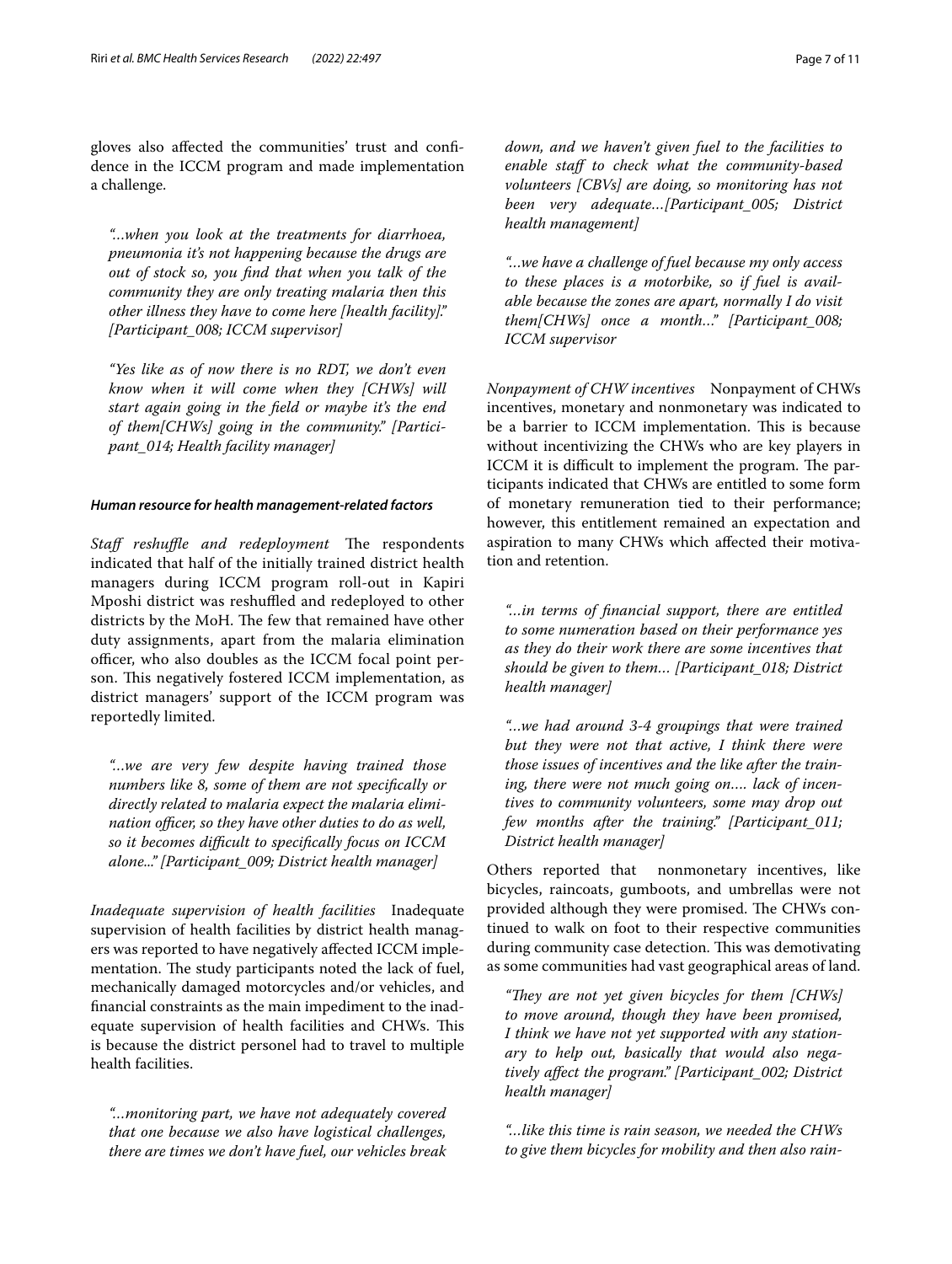*coats so that they are protected from rains and so on, all these things are not available." [Participant\_003; ICCM supervisor]*

The lack of identity cards or uniforms for CHWs was equally indicated as a barrier to ICCM implementation. This is because CHWs could not be accepted and recognized as health workers from the local facilities during active community case fndings without the identity cards. This reportedly demotivated the CHWs. CHWs enjoyed various social benefts of working in the ICCM program, including the feeling of acomplishement seeing ill children recoverig from the common illnesses.

*"…one other challenge that we faced is the fact that these people [CHWs] are going in our communities without identifcation cards has been one issue that we have observed, so it's like they [community] can‑ not identify them [CHWs] in that sense or regard them [CHWs] as working under the MOH in that case." [Participant\_017; District health manager]*

# **Discussion**

Facilitators to implementation of ICCM consisted of community involvement and support for the program, active community case detection and timeliness of health services, the program not being considered a signifcant shift from other community-based health interventions, district leadership and ownership of the program, availability of national and district-level policies supporting ICCM and engagement of international cooperating partners. Program incompatibility with some socio-cultural and religious contexts, persistant stockout of prerequisite drugs and supplies, staff reshuffle and redeployment, inadequate supervision of health facilities, and nonpayment of community health worker incentives inhibited implementation of ICCM in the health system.

Our study fndings revealed that community involvement and support from key actors facilitate implementation of the ICCM program. This is consistent with a multi-country study in South Sudan, Uganda, and Zambia [[32\]](#page-10-0), Uganda [[33,](#page-10-1) [34](#page-10-2)], and Nicaragua [[35](#page-10-3)]. Community involvement and support ensured that the ICCM activity of training CHWs was included in the district action plans, facilitated the recognition and acceptance of ICCM, motivated the performance of CHWs and encouraged a sense of ownership among communities. These findings imply that the acceptance and motivation of CHWs in areas where ICCM is implemented is critical, and should not be overlooked to in eforts enhance implementation ourtcomes, as CHWs are the key drivers of the program.

The active community case detection and timeliness of health services fostered ICCM implementation through shortening the infectious period of patients by ensuring early diagnosis, treatment, and/or referrals, which is con-sistent with a study done in Sri Lanka [\[36](#page-10-4)]. This finding suggests that countries like Zambia seeking to eliminate malaria could strengthen active community case detection of asymptomatic cases through RDTs.

Strong ownership of the ICCM program by the district leadership facilitates ICCM implementation. This finding is supported by a study from the Democratic Republic of Congo (DRC) which showed that weak ownership of the program negatively afects the implementation of ICCM [[37\]](#page-10-5). While ICCM stakeholders' technical working group is in place at the national level to facilitate implementation, only a focal point person exists at the district level, which afects program coordination. A study by Bennett et al. [[7\]](#page-9-11) in six sub-Saharan African countries reported issues around coordination within the MoH and between ministries, which afected the implementation of ICCM. Our fndings support the view that implementation can happen diferently at the various levels of the health systems depending on the prevailing governance arrangements and supportive systems [\[38,](#page-10-6) [39](#page-10-7)].

Studies from Senegal [\[40\]](#page-10-8) and the DRC [[37](#page-10-5)] documented that the presence of national policy and implementation documents at the intermediate and operational levels are important factors for successful ICCM implementation. These findings agree with our study that national and district documents for ICCM are critical to providing strategic program direction. The presence of policies, regulations, and strategies at these levels promotes good leadership and governance for ICCM program implementation [[41](#page-10-9)].

We found that the district health co-operating partners such as CHAZ fnanced ICCM training, provided technical guidance and direction during the initial phases of the program. The engagement of development partners such as UNICEF and USAID to provide fnancial resources and/or technical assistance has also been noted in other studies [[40\]](#page-10-8). However, the intermittent funding of ICCM negatively afects the implementation of key activities, especially where partner programs are no longer supporting district ICCM activities. Further, non-payment of incentives afect motivation retention of CHWs and slows the rate of ICCM implementation, which is consistent with other previous studies  $[34, 42-44]$  $[34, 42-44]$  $[34, 42-44]$  $[34, 42-44]$ . Therefore, to ensure sustained and effective ICCM implementation, consistent district health system fnancing must be enhanced [\[42](#page-10-10)].

Program incompatibility with the socio-cultural and religious beliefs limited implementation of ICCM. The socio-cultural myths and misconceptions about blood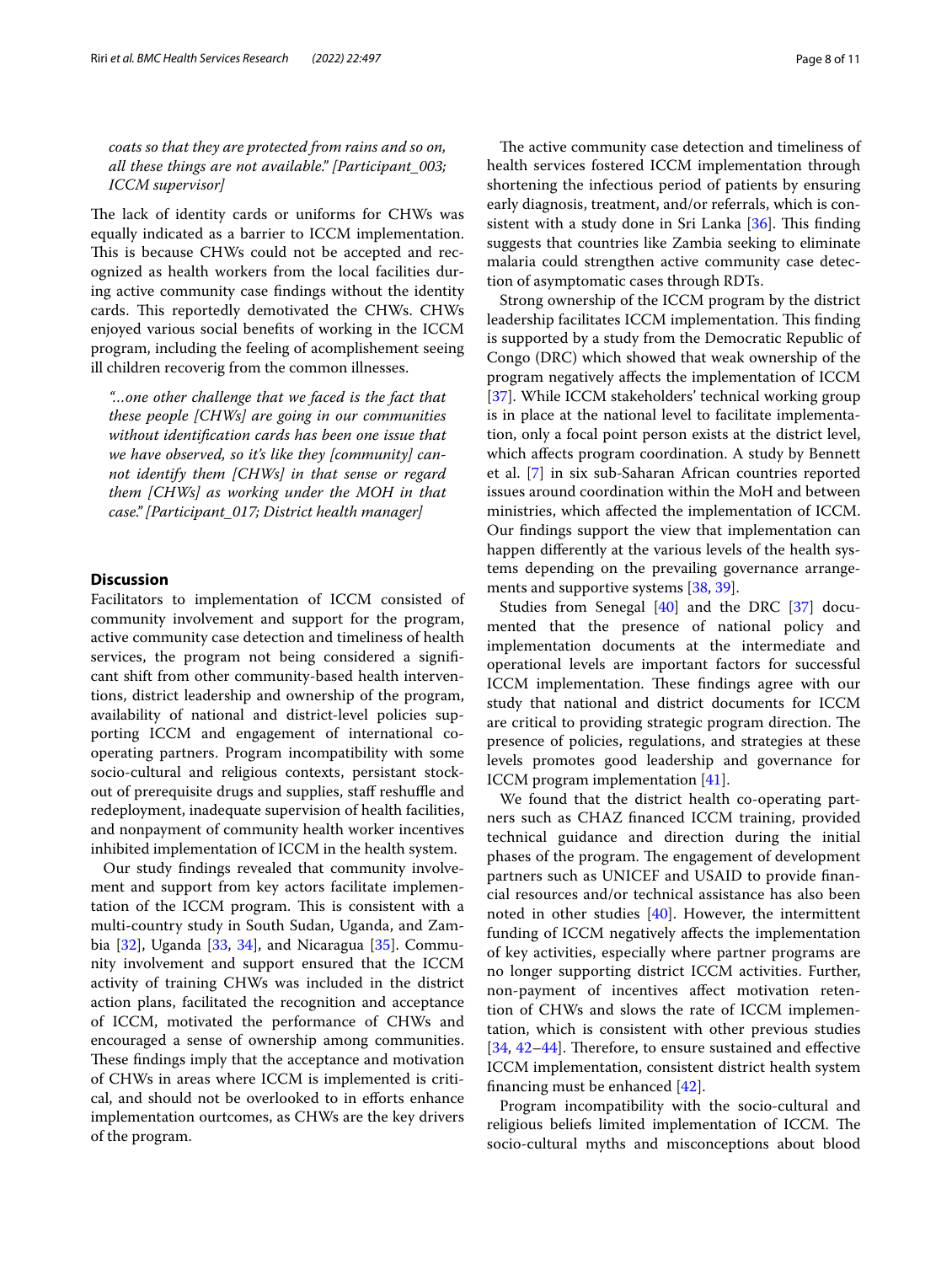withdrawal are consistent with a similar multicountry study [\[32](#page-10-0)]. Religious beliefs, of forbidding church members, have also been reported in Malawi  $[45, 46]$  $[45, 46]$  $[45, 46]$  $[45, 46]$ . The lack of user acceptance has been reported as a barrier to implementation  $[47]$ . These findings highlight the need to understand the compatibility of ICCM with the community in which it's implemented. The socio-cultural and religious settings with associated barriers to adoption are critical to consider in designing context-specifc implementation strategies.

Persistent stock-out of prerequisite ICCM drugs and supplies afects demand and threatens communities' trust and confdence in the program. Gaps in ICCM commodities and supplies have been reported in a previous studies [[32](#page-10-0), [34](#page-10-2), [42](#page-10-10)]. Inadequate logistics have the potential to make a good intervention, such as ICCM to be misconstrued as none performing, as it interrupts service delivery in the communities and afects the continuity of care, which hinders implementation [\[39](#page-10-7)]. As CHWs are the frst level of contact with the healthcare system, stock-outs of essential medicines for treating these common childhood illnesses may lead to delayed access to care thereby increasing child mortality.

Assessing the facilitators and barriers is critical to ensuring successful implementation of the ICCM program. Various implementation research tools provide a framework for making these contextual assessments. For example, the consolidated framework for implementation research has been used to support systematic, comprehensive and timely understanding of facilitators and barriers. Further, implementation research frameworks can be useful for implementation teams to identify where adjustments and refnements to ICCM could be made to enhance program performance.

# **Study strengths and limitations**

The collection of data from various sources including district health managers, ICCM supervisors, health facility managers and district health co-operating partners ensured that broader perspectives were gathered which strengthened data triangulation. The qualitative team comprised a student and three supervisors with experience in conducting various forms of qualitative research work and program evaluations. The study had its limitations. Firstly, it was conducted in one district with unique context-specifc attributes, a small sample of participants, and using one qualitative method which limits the transferability of study fndings. However, providing a rich description of background data and the phenomena of interest led to an in-depth account of facilitators and barriers to ICCM implementation in the health system. Secondly, by the time of this study, half of the initially trained district managers in ICCM had left Kapiri Mposhi

district, which probably did not capture all the relevant perspectives. Despite these shortcomings, the study provided a valuable contribution to the body of knowledge on facilitators and barriers to ICCM implementation in similar health systems contexts.

# **Conclusion**

The study findings suggest differences in ICCM implementation between the national and district level, possibly due to prevailing governance arrangements and supportive systems, which promoted or hindered ICCM implementation in the health system in Kapiri Mposhi. The key faciliators and barriers highlighted should be considered by policy-makers, district health managers, ICCM supervisors, health facility managers and district health co-operating partners, in designing context-specifc implementation strategies to ensure the efectiveness of ICCM. Further, ICCM implementation teams must systematically assess potential facilitators and barriers in preparation for implementing of ICCM. This approach may help enhance implementation efectiveness of the ICCM program as well as identify improvements to implementation strategies for future implementation eforts.

#### **Abbreviations**

TB: Tuberculosis; HIV: Human Immunodefciency Virus; IRB: Institutional Review Board; NGO: Non-Governmental Organization; USAID: United States Agency for International Development.

## **Acknowledgments**

We are grateful to the management of the University of Zambia, School of Public Health, and UNICEF/UNDP/World Bank/WHO special program for Research and Training in Tropical Diseases (TDR) for the post-graduate training support. Also, to Dr. Seraphine Adibaku, Dr. Jacob Choolwe, Madam Margarate N. Munakampe, and Mr. Ireku George Mbaya for the contribution made towards this study. Appreciation goes to my beloved wife Sarah Atayo Joseph Riri and daughter Christabel Favour Asante Riri for the support and understanding of my absence. We are indebted to the CPHO and DHO, for authorizing the study; district health managers, ICCM supervisors, health facility managers, and district health co-operating partners for participating in the study.

#### **Authors' contributions**

RJV, AS, and JMZ conceived the study. RJV did the data collection; AS, JMZ, and CM provided supervision and support during data collection. RJV, AS, JMZ did the analysis and drafted the manuscript. CM edited and reviewed various versions of the manuscript. JMZ oversaw and guided the entire writing process. All authors read and approved the fnal manuscript.

#### **Authors' information**

At the time of drafting this manuscript, the frst author: Johnson Vonje Riri was a student in the Department of Health Policy and Management at the University of Zambia. This manuscript is part of a Master's thesis on ICCM implementation in the health system in Kapiri Mposhi District, Zambia.

#### **Funding**

Open access funding provided by Umea University. Riri Johnson Vonje/RJV is a recipient of a TDR scholarship under the Postgraduate Training Scheme in Implementation Research at the University of Zambia, School of Public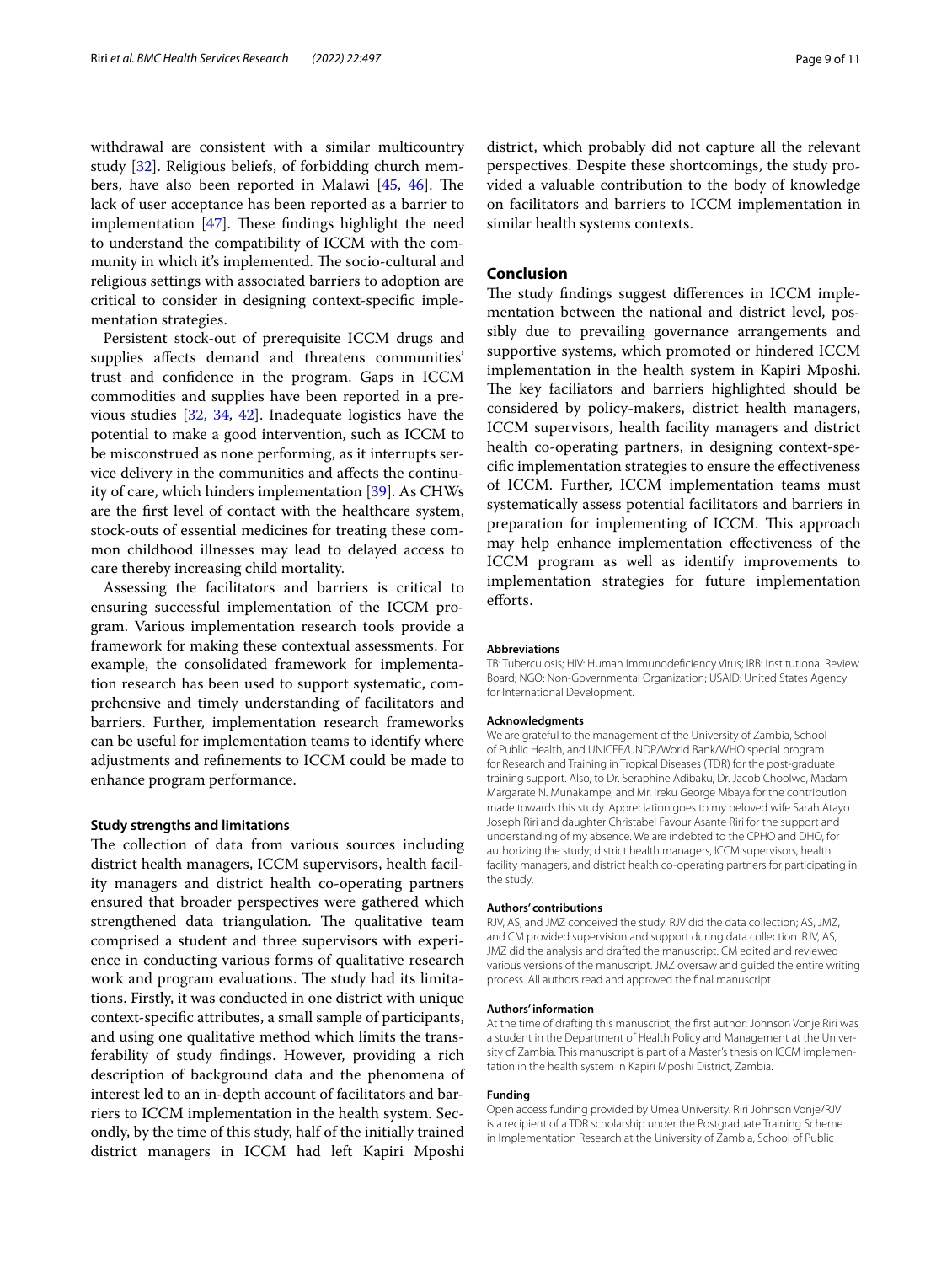Health. The funding Organization provided fnancial support for the collection process.

## **Availability of data and materials**

The data is publicly available and can be accessed from the frst author (JRV) upon approval by the Zambia National Health Research Authority.

#### **Declarations**

#### **Ethics approval and consent to participate**

Ethical approval was provided by the UNZABREC [IRB 00001131 of IORG 0000774, reference number 225-2019], and clearance to conduct research was sought and granted by the NHRA. Written informed consent was sought from all the participants before data collection. All procedures were performed in accordance with relevant guidelines.

The authors alone are responsible for the views expressed in this article and they do not necessarily represent the views, decisions, or policies of the institutions to which they are affiliated.

#### **Consent for publication**

Not applicable.

#### **Competing interests**

The authors declare that they have no competing interests.

#### **Author details**

<sup>1</sup> Department of Health Policy and Management, School of Public Health, University of Zambia, P.O. Box 50110, Lusaka, Zambia. <sup>2</sup> Department of Epidemiology and Global Health, Umeå University, 901 87 Umeå, Sweden.

Received: 31 August 2021 Accepted: 22 March 2022 Published online: 14 April 2022

#### **References**

- <span id="page-9-0"></span>1. Who/Unicef. WHO / UNICEF JOINT STATEMENT Integrated Community Case Management: An equity-focused strategy to improve access to essential treatment services for children: United Nations Child. Fund, no. iCCM; 2012. p. 8. Available: [http://www.unicef.org/health/fles/iCCM\\_](http://www.unicef.org/health/files/iCCM_Joint_Statement_2012.pdf) [Joint\\_Statement\\_2012.pdf](http://www.unicef.org/health/files/iCCM_Joint_Statement_2012.pdf)
- <span id="page-9-1"></span>2. Young M, Wolfheim C, Marsh DR, Hammamy D. World health organization/United Nations children's fund joint statement on integrated community case management: an equity-focused strategy to improve access to essential treatment services for children. Am J Trop Med Hyg. 2012;87(SUPPL 5):6–10.<https://doi.org/10.4269/ajtmh.2012.12-0221>.
- <span id="page-9-2"></span>3. L. Morgan and P. Wambua, "The Global Fund New Funding Model : Lessons from Zambia on Integrating the Integrated Community Case Management Model (iCCM)," [https://www.mcsprogram.org/resource/](https://www.mcsprogram.org/resource/global-fund-new-funding-model-lessons-zambia-addition-integrated-community-case-managed-iccm/) [global-fund-new-funding-model-lessons-zambia-addition-integrated](https://www.mcsprogram.org/resource/global-fund-new-funding-model-lessons-zambia-addition-integrated-community-case-managed-iccm/)[community-case-managed-iccm/.](https://www.mcsprogram.org/resource/global-fund-new-funding-model-lessons-zambia-addition-integrated-community-case-managed-iccm/) 2015.
- <span id="page-9-4"></span>4. Unicef and WHO, "UNICEF-WHO Overview and Latest Update on Integrated Community Case Management: Potential for Beneft to Malaria Programs," 2015. Available: [https://www.unicef.org/health/fles/WHO-](https://www.unicef.org/health/files/WHO-UNICEF_iCCM_Overview_and_Update_(FINAL).pdf)[UNICEF\\_iCCM\\_Overview\\_and\\_Update\\_\(FINAL\).pdf.](https://www.unicef.org/health/files/WHO-UNICEF_iCCM_Overview_and_Update_(FINAL).pdf)
- <span id="page-9-3"></span>5. Rudan I, Brondi L, Adeloye. Integrated Community Case Management (iCCM): Evidence Review Symposium Meeting Report; 2014. p. 1–140. Available: [https://ccmcentral.com/wp-content/uploads/2014/07/iCCM-](https://ccmcentral.com/wp-content/uploads/2014/07/iCCM-Symposium-Final-Report-17.07.2014.pdf)[Symposium-Final-Report-17.07.2014.pdf](https://ccmcentral.com/wp-content/uploads/2014/07/iCCM-Symposium-Final-Report-17.07.2014.pdf)
- <span id="page-9-5"></span>6. Rasanathan K, et al. Community case management of childhood illness in sub-Saharan Africa - fndings from a cross-sectional survey on policy and implementation. J Glob Health. 2014;4(2). [https://doi.org/10.7189/jogh.](https://doi.org/10.7189/jogh.04.020401) [04.020401](https://doi.org/10.7189/jogh.04.020401).
- <span id="page-9-11"></span>7. Bennett S, et al. Policy challenges facing integrated community case management in sub-Saharan Africa. Trop Med Int Health. 2014;19(7):872– 82. <https://doi.org/10.1111/tmi.12319>.
- <span id="page-9-6"></span>8. Roberton T, Kasungami D, Guenther T, Hazel E. Monitoring iCCM: a feasibility study of the indicator guide for monitoring and evaluating integrated community case management. Health Policy Plan. 2016;31(6):759–66. <https://doi.org/10.1093/heapol/czv129>.
- <span id="page-9-7"></span>9. Atun R. Health systems, systems thinking and innovation. Health Policy Plan. 2012;27(4). [https://doi.org/10.1093/heapol/czs088.](https://doi.org/10.1093/heapol/czs088)
- <span id="page-9-8"></span>10. Diaz T, Aboubaker S, Young M. Community case management (iCCM): fndings from the iCCM evidence symposium. J Glob Health. 2014;4(2):2–5.
- <span id="page-9-9"></span>11. Rasanathan K, et al. Where to from here? Policy and fnancing of integrated community case management (iCCM) of childhood illness in sub–Saharan Africa. J Glob Health. 2014;4(2):1–5. [https://doi.org/10.7189/](https://doi.org/10.7189/jogh.04.020304) [jogh.04.020304](https://doi.org/10.7189/jogh.04.020304).
- <span id="page-9-10"></span>12. George A, Rodríguez DC, Rasanathan K, Brandes N, Bennett S. ICCM policy analysis: strategic contributions to understanding its character, design and scale up in sub-Saharan Africa. Health Policy Plan. 2015;30:ii3– ii11.<https://doi.org/10.1093/heapol/czv096>.
- <span id="page-9-12"></span>13. Daniels K, Sanders D, Daviaud E, Doherty T. Valuing and sustaining (or not) the ability of volunteer community health workers to deliver integrated community case management in northern Ghana: a qualitative study. PLoS One. 2015;10(6):1–18. [https://doi.org/10.1371/journal.pone.01263](https://doi.org/10.1371/journal.pone.0126322)  $22.2$  $22.2$
- <span id="page-9-13"></span>14. MCHIP, "Review of Integrated Community Case Management Training and Supervision Materials in Ten African Countries," 2013.
- <span id="page-9-14"></span>15. Yeboah-Antwi K, et al. Community case management of fever due to malaria and pneumonia in children under fve in Zambia: a cluster randomized controlled trial. PLoS Med. 2010;7(9):1–13. [https://doi.org/10.](https://doi.org/10.1371/journal.pmed.1000340) [1371/journal.pmed.1000340.](https://doi.org/10.1371/journal.pmed.1000340)
- <span id="page-9-15"></span>16. Chanda P, Hamainza B, Moonga HB, Chalwe V, Pagnoni F. Community case management of malaria using ACT and RDT in two districts in Zambia : achieving high adherence to test results using community health workers; 2011. p. 1–8.
- <span id="page-9-16"></span>17. Hamer DH, et al. Quality and safety of integrated community case management of malaria using rapid diagnostic tests and pneumonia by community health workers. Pathog Glob Health. 2012;106(1):32–9. [https://doi.](https://doi.org/10.1179/1364859411y.0000000042) [org/10.1179/1364859411y.0000000042](https://doi.org/10.1179/1364859411y.0000000042).
- <span id="page-9-17"></span>18. Chanda P, Hamainza B, Moonga HB, Chalwe V, Banda P, Pagnoni F. Relative costs and efectiveness of treating uncomplicated malaria in two rural districts in Zambia: implications for nationwide scale-up of homebased management. Malar J. 2011;10(1):159. [https://doi.org/10.1186/](https://doi.org/10.1186/1475-2875-10-159) [1475-2875-10-159](https://doi.org/10.1186/1475-2875-10-159).
- <span id="page-9-18"></span>19. Zambia Central Statistical Office Census, "Zambia Demographic and Health Survey 2018," 2020. Available: [www.DHSprogram.com](http://www.dhsprogram.com).
- <span id="page-9-19"></span>20. Zambia. Ministry of Health. Zambia National Health Strategic Plan, 2017- 2021: Ministry of Health; 2017. [https://www.moh.gov.zm/?wpfb\\_dl](https://www.moh.gov.zm/?wpfb_dl=3)=3.
- <span id="page-9-20"></span>21. Ministry of Health, "National Health Policy, 2012," [http://dspace.unza.zm/](http://dspace.unza.zm/handle/123456789/5116) [handle/123456789/5116](http://dspace.unza.zm/handle/123456789/5116).
- <span id="page-9-21"></span>22. Zambia. Ministry of Health, "Zambia iCCM Experience-Regional workshop on Implementation of iCCM 16-19 February, 2016," 2016.
- <span id="page-9-22"></span>23. Sikanyiti IM. Expert Expert Group Meeting on Statistical Methodology for Delineating Cities and Rural Areas; 2019.
- <span id="page-9-23"></span>24. Zambia. Ministry of Health. Ppresident's Malaria initiative Zambia Malaria Operational Plan FY 2018; 2018. p. 66.
- <span id="page-9-24"></span>25. Zambia. Ministry of Health. President's Malaria initiative Zambia Malaria Operational Plan FY 2019; 2019. p. 73.
- <span id="page-9-25"></span>26. Zambia. Ministry of Health, "National Malaria Elimination Strategic Plan 2017-2021-moving from accelerated burden reduction to malaria elimination in Zambia," 2017.
- <span id="page-9-26"></span>27. Zambia Central Statistical Office Census, "Kapiri Mposhi district population projection," 2019.
- <span id="page-9-27"></span>28. Kapiri Mposhi DHIS2, "Morbidity and mortality of malaria, diarrhoea, and pneumonia in Kapiri Mposhi district," 2018.
- <span id="page-9-28"></span>29. Palinkas LA, et al. Purposeful sampling for qualitative data collection and analysis in mixed method implementation research. HHS Public Access. 2016;42(5):533–44. [https://doi.org/10.1007/s10488-013-0528-y.Purpo](https://doi.org/10.1007/s10488-013-0528-y.Purposeful) [seful.](https://doi.org/10.1007/s10488-013-0528-y.Purposeful)
- <span id="page-9-29"></span>30. Verkuijl S, Sekkade M, Nsungwa J, Kagwire F. Integration of childhood TB into maternal and child health, HIV and nutrition services. A case study from Uganda: Unicef; 2016. Available: [https://www.researchgate.net/](https://www.researchgate.net/publication/315697549_Integration_of_childhood_TB_into_maternal_and_child_health_HIV_and_nutrition_services_A_case_study_from_Uganda) [publication/315697549\\_Integration\\_of\\_childhood\\_TB\\_into\\_maternal\\_](https://www.researchgate.net/publication/315697549_Integration_of_childhood_TB_into_maternal_and_child_health_HIV_and_nutrition_services_A_case_study_from_Uganda) [and\\_child\\_health\\_HIV\\_and\\_nutrition\\_services\\_A\\_case\\_study\\_from\\_](https://www.researchgate.net/publication/315697549_Integration_of_childhood_TB_into_maternal_and_child_health_HIV_and_nutrition_services_A_case_study_from_Uganda) [Uganda](https://www.researchgate.net/publication/315697549_Integration_of_childhood_TB_into_maternal_and_child_health_HIV_and_nutrition_services_A_case_study_from_Uganda)
- <span id="page-9-30"></span>31. Anderson CA, et al. Using thematic analysis in psychology using thematic analysis in psychology. Psychiatr Q. 2014;0887(1):37–41. [https://doi.org/](https://doi.org/10.1111/j.1460-2466.1978.tb01621.x) [10.1111/j.1460-2466.1978.tb01621.x](https://doi.org/10.1111/j.1460-2466.1978.tb01621.x).